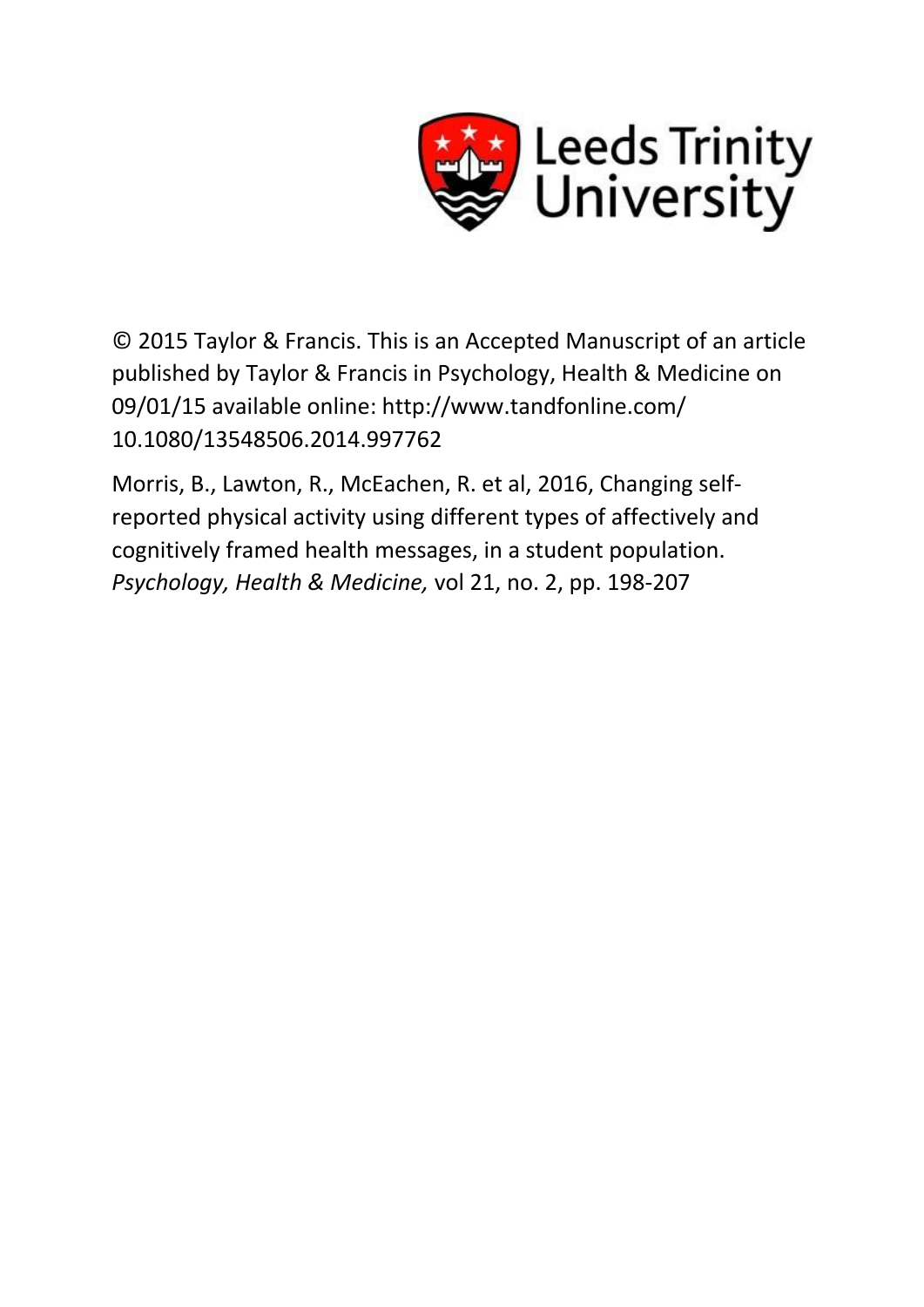# **Changing self-reported physical activity using different types of affectively and cognitively framed health messages, in a student population**

Morris, B., Lawton, R., McEachan, R., Hurling, R., & Conner, M.

The present research focused upon the power of different messages to increase selfreported physical activity. 596 participants were randomised to one of five conditions that varied in the content of message: short-term affective, short-term cognitive, longterm affective, long-term cognitive and a no message control. Physical activity was measured at baseline and follow-up (7 days later) using the Godin Leisure Time Exercise Questionnaire over the subsequent 7 day period. The affective short-term message (ASM) was shown to be equally effective at increasing self-reported physical activity as a cognitive long-term message (CLM). Furthermore, when controlling for baseline activity levels, the ASM emerged as being the message that produced the highest levels of self-reported physical activity at follow-up. The findings point to the value of distinguishing between health messages in terms of the focus on affective and cognitive outcomes and the temporal nature of the outcomes (short-term or longterm).

**Keywords:** affect, messaging, physical activity, behaviour change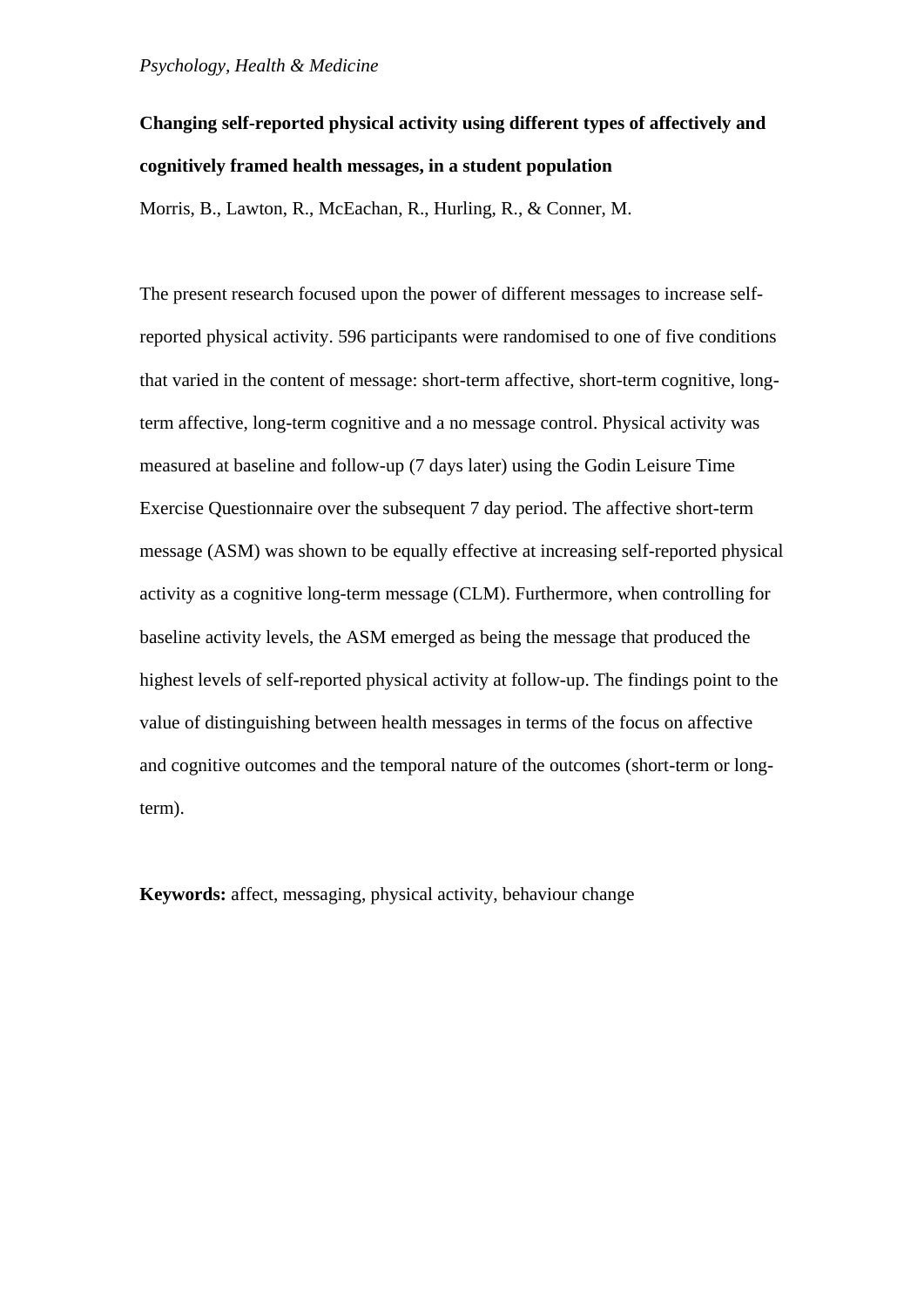# **Introduction**

Educational programmes have long represented a substantive approach to behaviour modification for the general population (Sallis et al., 1999). These approaches assume that providing individuals with information identifying the benefits of health promoting activity or potential hazards of health harming activity will sufficiently modify behaviour (Blalock et al., 1990). If this were the case then simply highlighting risks associated with certain behaviours would be sufficient to change behaviour. Regrettably this is not consistently supported (e.g., Corvera-Tindel et al., 2004; Nutbeam, 2000; Transport Accident Commission, 2002; Williams et al., 1998). One explanation for this failure in translating information into action is that individuals can fail to construct accurate outcome expectancies, derived through mental impressions of behavioural outcomes (Williams et al., 2005). The present work examines the impact of different message types on behaviour. Specifically affective messages (AM) that are deemed to elicit more actionable outcome expectancies (Finucane et al., 2000; Rottenstreich & Hsee, 2001) are compared with cognitive messages (CM) that may be predicted to elicit these outcome expectancies less.

# *Affective information*

Accurate risk appraisal is dependent upon the availability of relevant information coupled with effectively using that information to form judgements (Fischhoff et al., 1978). Presenting affective information, compared with cognitive information, has been shown to be more effective at instigating change in some instances (Conner et al., 2011; Hsee & Rottenstreich, 2004; Sirreyeh et al., 2010). In addition affect has shown to be influential in several common health behaviours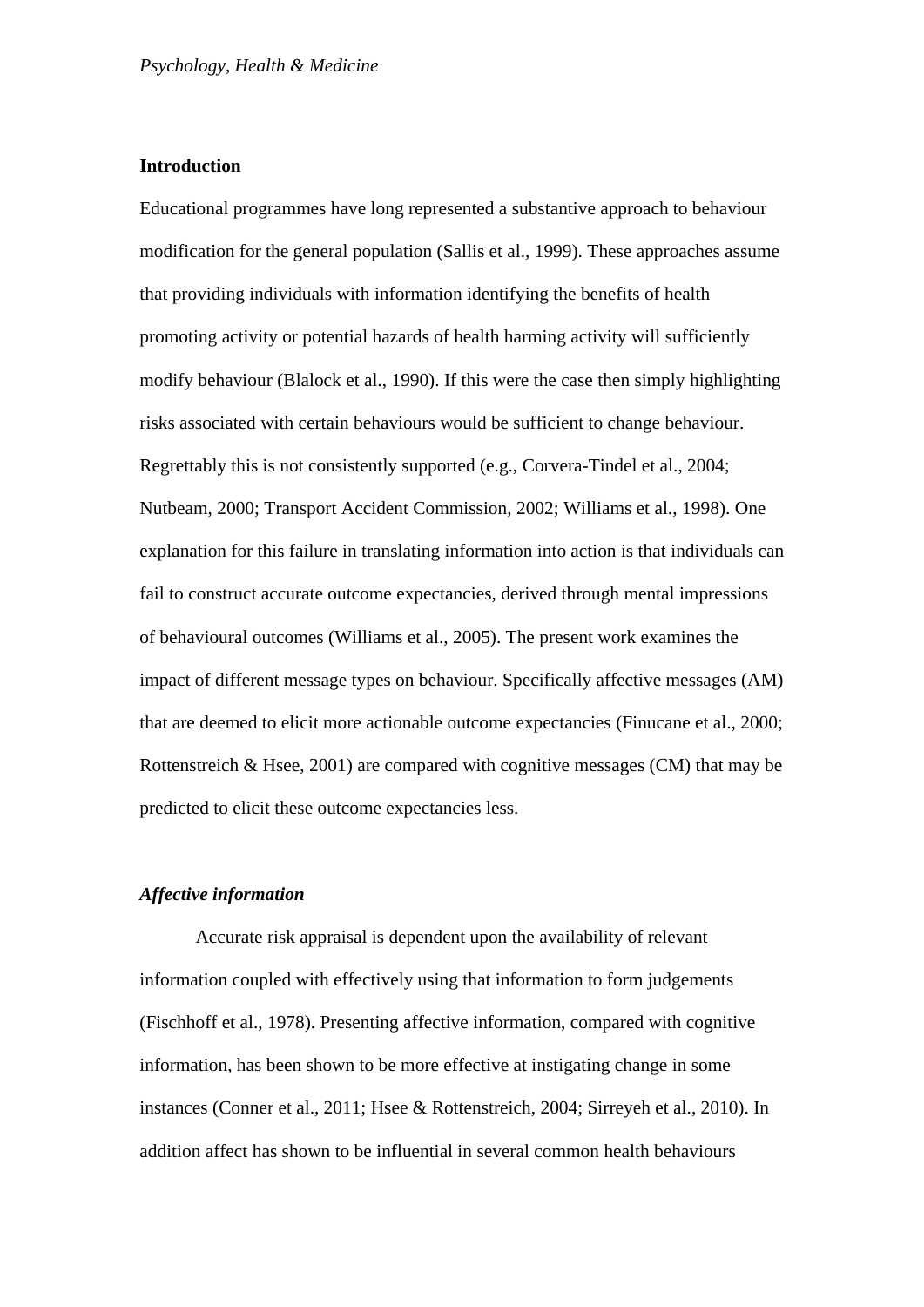(Lawton et al., 2009). Positive affect with physical activity (PA) is associated with an increase in self-reported behaviour (Kivinemi, Voss-Humke, & Seifert, 2007), more affective imagery elicits cravings for smoking (Tiffany & Drobes, 1990), affective ambivalence predicts likelihood to hold positive attitudes towards organ donation (van den Berg, 2005) and conversely negative affect has been shown to prime beer consumption (Zack, 2006). Specifically, in a meta-analysis (including 83 studies) conducted by Rhodes et al (2009) a significant positive correlation was reported between affective judgments and PA.

Accurate risk appraisal is dependent upon the availability of relevant information coupled with effective use of that information to form judgements (Fischhoff et al., 1978). The comprehension of risk is thus inherently captured by the nature of the material, such that a health message becomes relevant as a function of its ability to elicit a desired response (Peters et al. 2006). For example, Rottenstreich and Hsee (2001) have shown that affect rich stimuli can influence the perceived probability of an outcome, demonstrating that a reward of a kiss (high affect) was favoured over a cash prize (low affect) under a condition of uncertainty. Such studies demonstrate that the perceived value of an outcome can be influenced by the affective richness of the messaging and this variation in response to affectively rich and affectively poor stimuli could have implications for behavioural interventions.

AM may be argued to more readily convey this more evocative information through the targeting of such emotional responses (Zeelenberg & Beattie, 1997). Presenting health information in the form of an AM may be predicted to more readily have a health promoting effect upon behaviour than a CM, driving judgements (Caruso & Shafir, 2006; Tiedens & Linden, 2001; van Dijk & Zeelenberg, 2006). As such, presenting health information in the form of a positively framed AM may be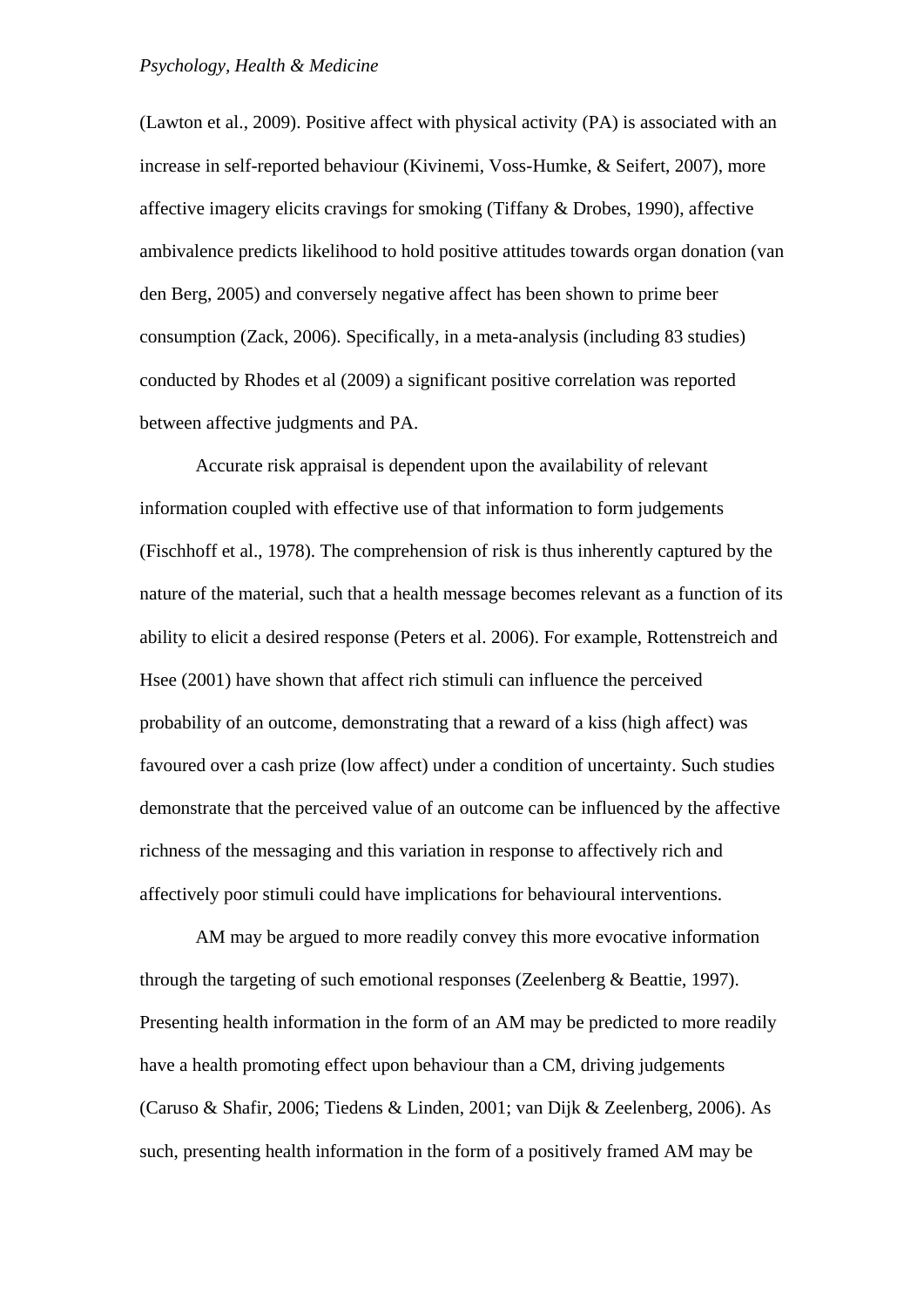expected to more readily have a health promoting effect upon behaviour than a CM. This comparison was tested presently.

## *Temporal salience of outcomes*

The expected utility model (Edwards, 1954), acknowledges the role of time in influencing the choices we make, for example individuals have been found to attribute greater value to short-term rewards compared to later rewards, even in cases when they have the same functional values (Hsee & Rottenstreich, 2004). Indeed, where long-term consequences have a greater utility, but are waylaid in favour of short-term gains the greater long-term rewards are said to be discounted. This reasoning may be a product of the ways in which gain framed information has been traditionally posed (e.g., Petty & Cacioppo, 1984).

Whilst nearly all behaviours have both short and long-term consequences, the 'temporal salience' of these consequences, and the risks appraised, would seem to be directive in decision making. Strong hedonic, short term gains may negate longterm risks, at least in the short-term. Whereas, strong long-term benefits may be distorted by less compelling short-term cues, and this is supported in the literature (Loewenstein & Elster, 1992; Strathman et al., 1994; Zimbardo & Boyd, 1999; Zimbardo et al., 1997).

Providing individuals with relevant additional short-term consequences of certain behaviours may be sufficient to motivate individuals to modify their behaviour (Ainslie & Haendel, 1983), or at least engage in less temporal discounting of longterm rewards, making them more attractive. Hall and Fong (2003) used a brief time perspective intervention to increase long-term thinking about PA, providing attendees at an aerobics class with one of three messages (goal setting, time perspective,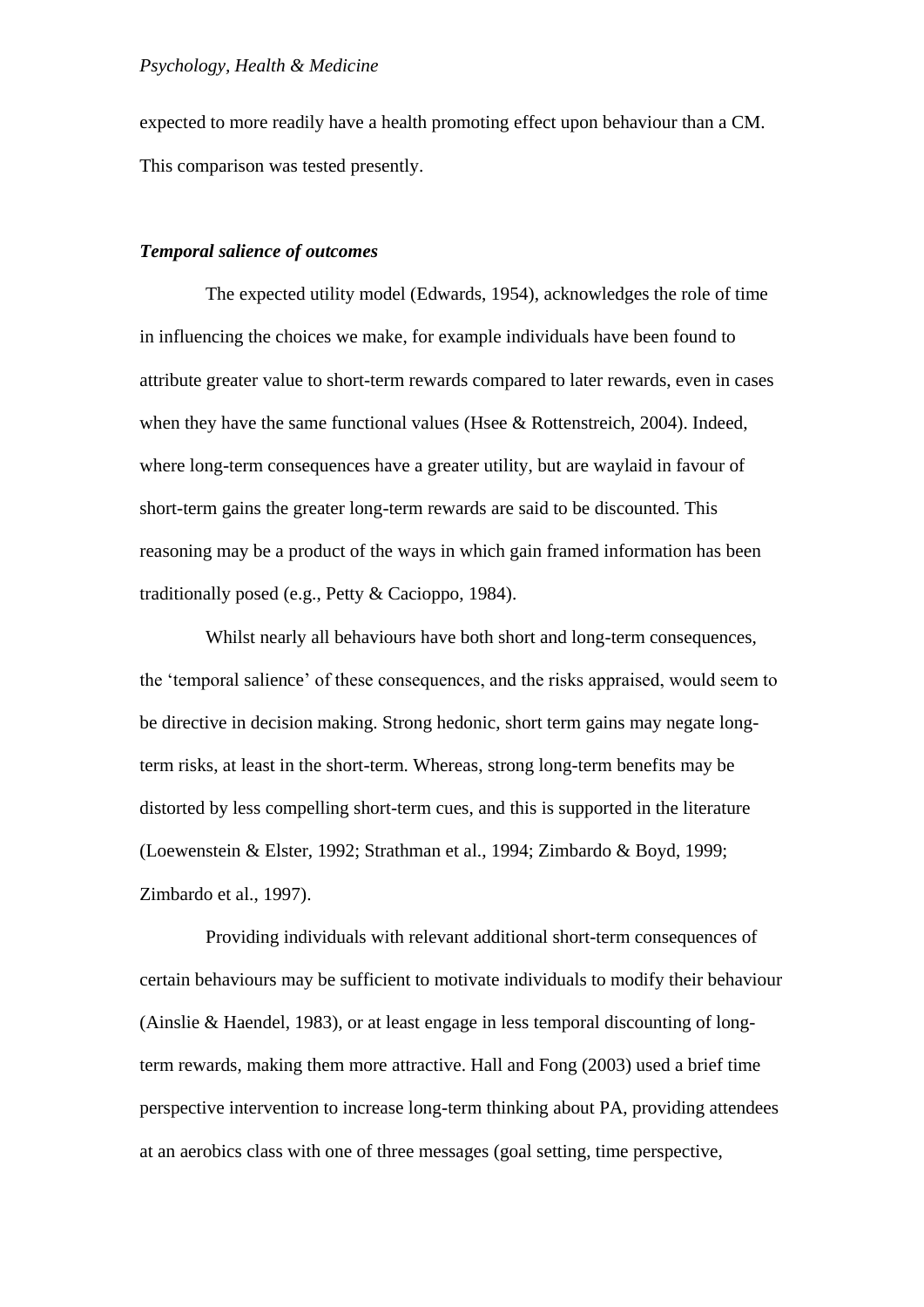control) to enhance long-term thinking about PA. They demonstrated that the time perspective condition resulted in significantly more subsequent vigorous PA and that they engaged in more long-term thinking, compared with both other conditions. This effect has been replicated with a six-month follow-up, suggesting a robust effect for a time frame intervention in this behaviour.

## *Health messages*

Strong emotional responses, readily facilitated via affective based material, can often take less time to effect change and are often seen as short cuts to decision making (Benthin et al., 1995; MacGregor, 2000; Slovic et al., 2007), whereas cognitive responses require comparably longer deliberation and as such are more amenable to long-term experience. Based upon this assessment, messages that are framed in terms of affective consequences (emotional focused) may have greater positive influence in the short-term. Whereas messages framed in terms of cognitive consequences (information presented as data) may have greater effect over a longerterm.

As affective and cognitive information can be described as usually functioning on different time frames (Williams et al., 2005) it may be valuable to assess whether a focus on short-term or long-term consequences in a message has an effect upon behaviour, and furthermore whether this interacts with message type (e.g., affectivebased, cognitive-based). Since affective information can be viewed as usually residing in an immediate domain of experience (requiring less deliberation) it may be hypothesised that affective-based information operates most efficiently when framed in terms of short-term consequences, whereas the opposite may be predicted for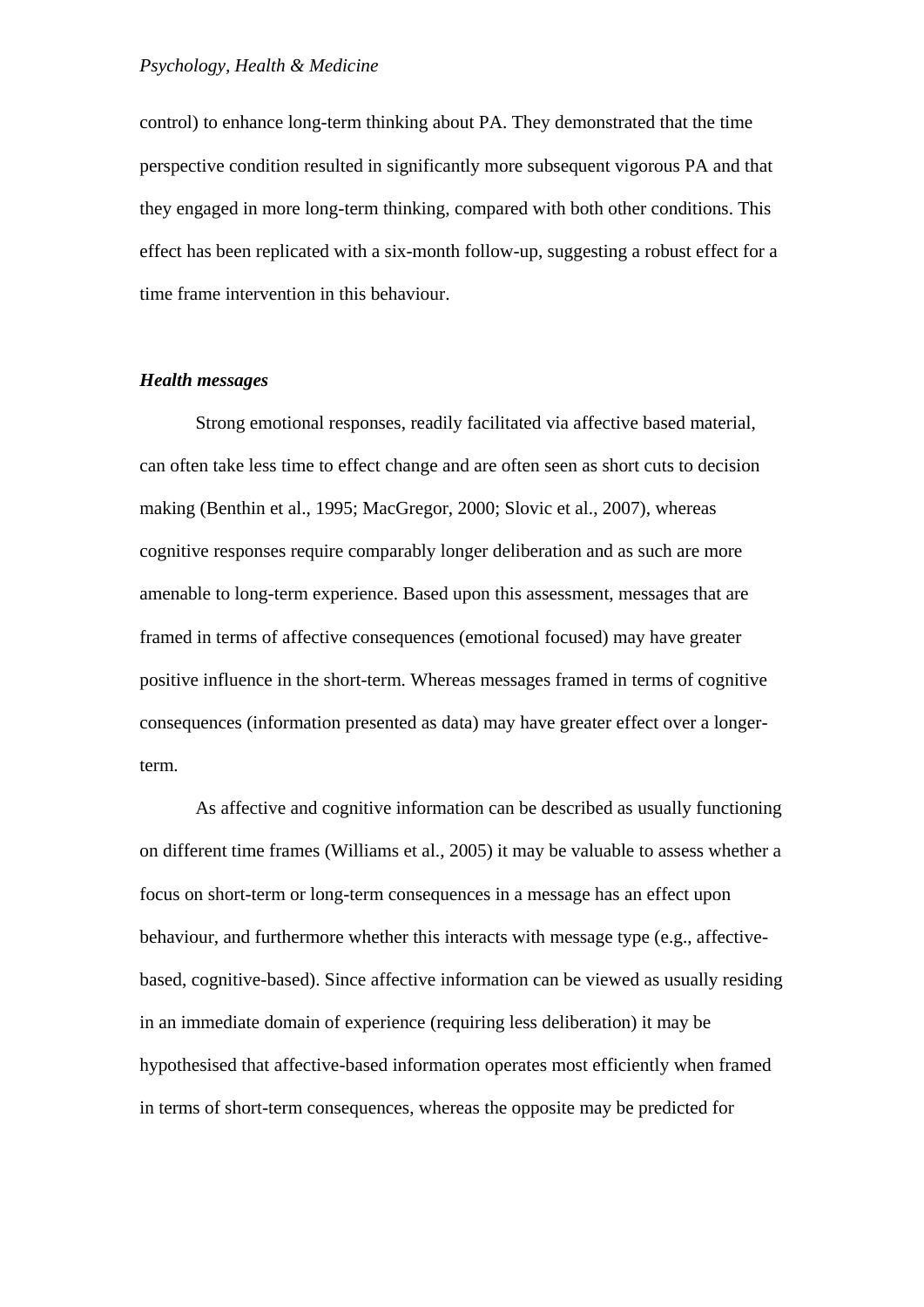cognitive-based information (i.e., works best when focused upon long-term consequences).

The paper presents a study comparing a message targeting affective attitudes (affective-based) with one targeting cognitive attitudes (cognitive-based) and a no message control in changing self-reported levels of PA over a one week period. Messages contained information (affective, cognitive) that described the consequences of engaging in PA. This information was then framed further either in terms of proximal (short term) or distal (long term) consequences.

# **Method**

#### *Participants*

Recruitment of participants was through email lists collated from University websites (42 institutions/507 departments) across the United Kingdom. Students received an email inviting them to visit a website and take part in a study on health behaviour change. Where student email addresses were not available, requests were sought from department/school secretaries to forward requests to take part in the study to their students. For this reason the precise number of students approached is not available. A priori power calculations indicated that a minimum of 64 participants per messaging group was required in order to detect a large effect size (d=.50). This indicated that the total sample size would need to be at least 320 participants. Data collection took place over a five week period. The website was visited by 2245 individuals and recorded baseline data from 2049 participants. Simple randomisation was used to allocate participants to message condition. One week later at follow-up 921 visited the website and due to incomplete data sets the final number for analysis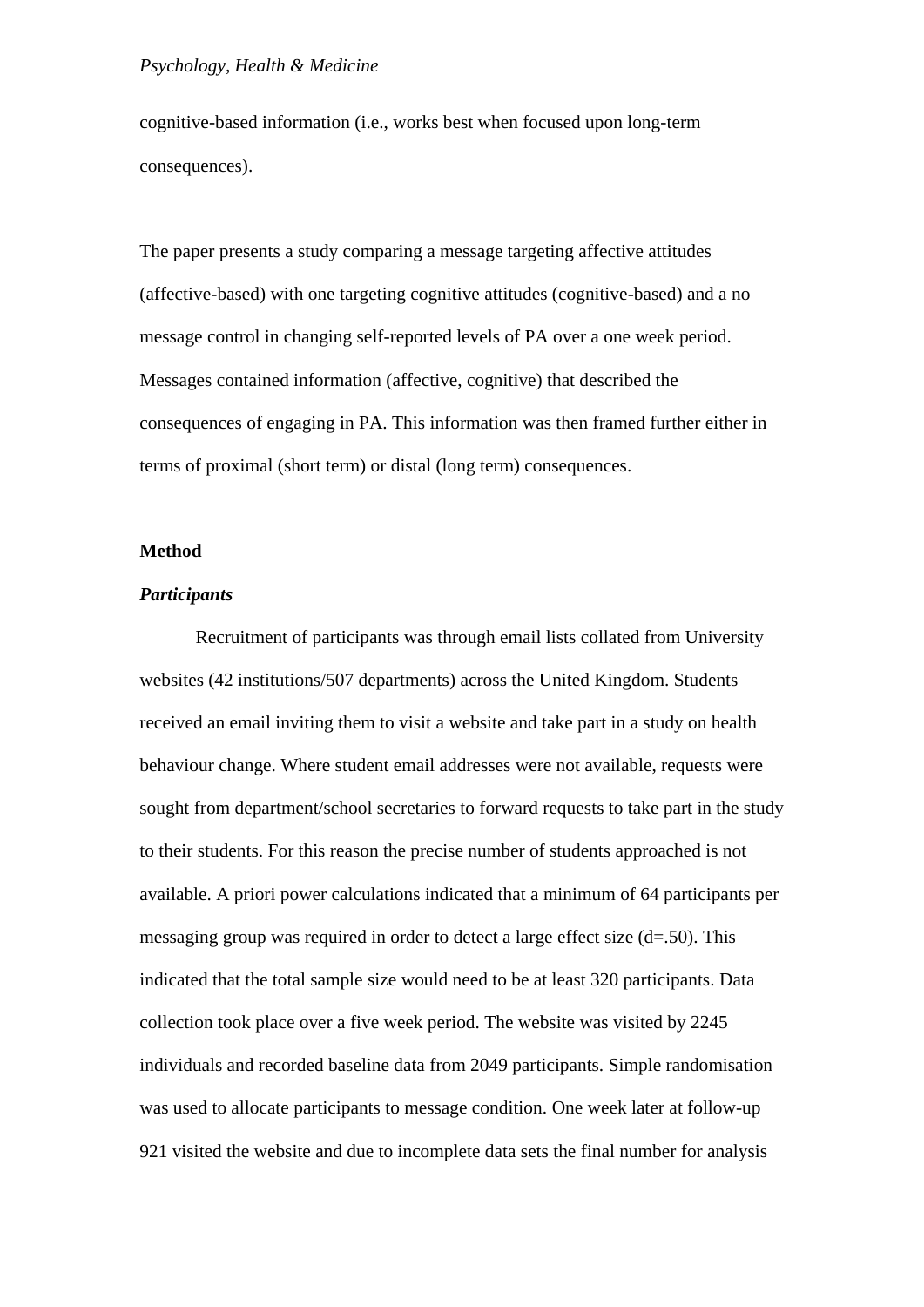was 834 (286 females; 548 males; mean age 23 (sd=7.02); control N=156, ASM N=182, affective distal (ALM) N=155, cognitive proximal (CSM) N=161, CLM N=180). As the focus of this study was on increasing PA levels we excluded participants who at baseline rated they were already engaging in four sessions of PA greater than 30 minutes in duration per week, this is in line with the recommendations of the World Health Organisation (WHO, 2011). It was felt that these individuals would already be engaging in moderate to large amounts of PA and as such would not reflect a suitable target population for intervention. The final number of respondents analysed was 596 (199 females; 397 males; mean age 23; control N=106, ASM N=126, ALM N=118, CSM N=115, CLM N=131).

## *Measures*

*The Godin Leisure Time Exercise Questionnaire (GLTEQ; Godin & Shephard, 1985)* was used to measure PA. Three intensities of activity are specified (mild, moderate and strenuous) and individuals are asked to report the frequency and duration of activity over the past week. The outcome variable calculated from the GLTEQ was sessions of moderate and strenuous intensity activity of at least 30 minutes in duration. This outcome measure was deemed to suitably measure a meaningful increase in PA over the period accounting for duration, frequency and intensity of PA. The GLTEQ has proven reliability Cronbach's  $\alpha$ =.74 (Godin & Shepherd, 1985) and validity Cronbach's  $\alpha$ =.61 (Miller et al., 1994). A separate item was included alongside the GLTEQ to discriminate between consistent exercisers and non-exercisers. This asked participants "How often do you engage in more than 4 sessions of exercise per week of more than 30 minutes duration?" Scores of 5 or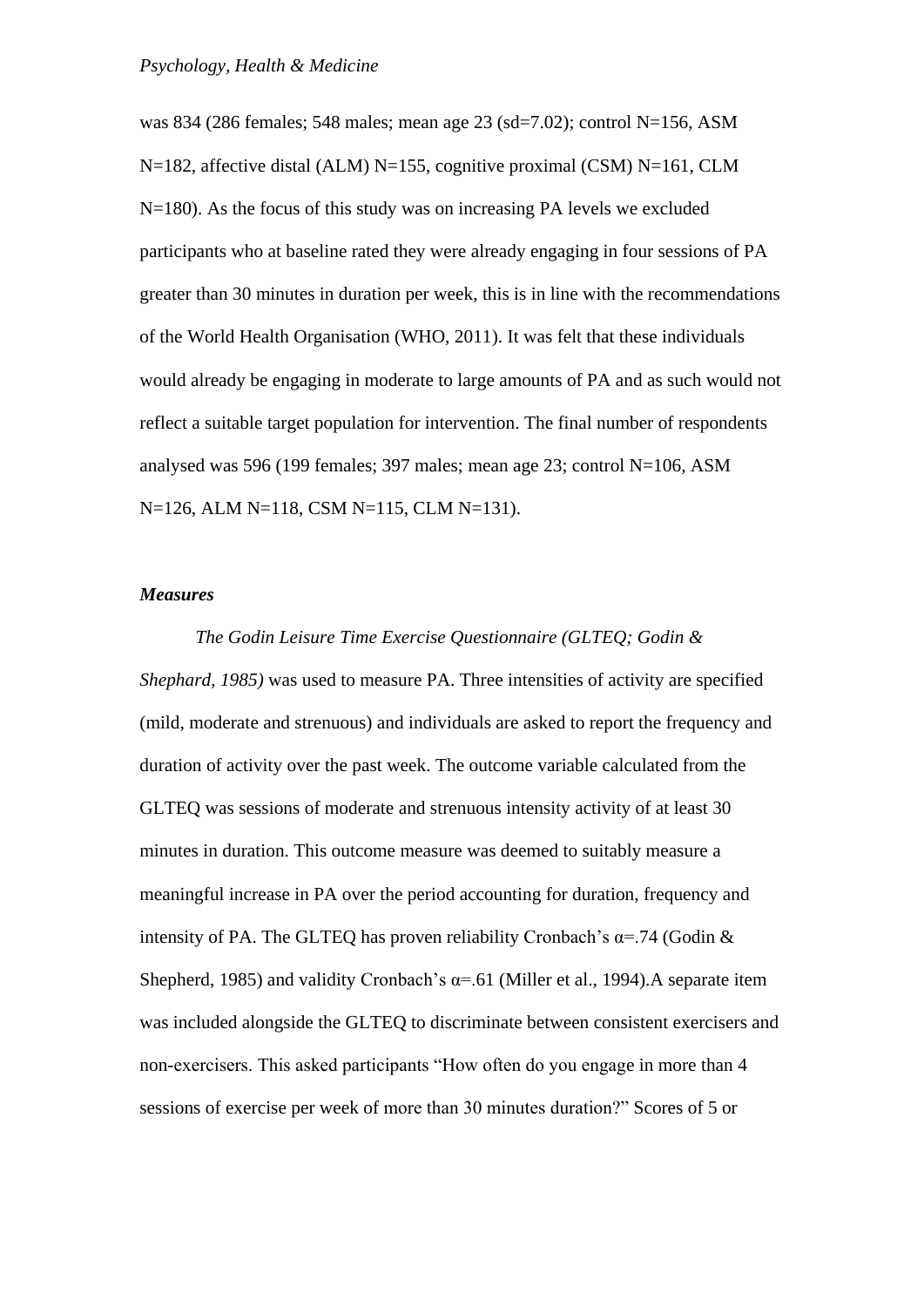above on a 7 point likert scale indicated a high frequency of engaging in PA and thus excluded these individuals from subsequent analysis.

#### *Intervention*

The study included 4 conditions varying by message type (affective, cognitive) and temporal salience (proximal, distal), plus a single no message control. Messages focused on the positive health benefits of engaging in PA. All participants received a generic message first. Since PA is a prevention behaviour all messages were gain framed (see [Abhyankar](http://www.ncbi.nlm.nih.gov/pubmed?term=%22Abhyankar%20P%22%5BAuthor%5D) et al., 2008 for an example).

This message read "Research has shown that regular moderate-vigorous PA is associated with the following health benefits: Weight control and decreased risk of obesity, reduces the risk of heart disease and helps build and maintain healthy bones, muscles and joints". In the conditions other than control this was accompanied by either a set of affective (e.g., "Increased moderate exercise can raise endorphin levels within the body. Which is useful in alleviating feelings of anxiety and stress") or cognitive (e.g., "Exercise has been shown to make your heart healthier and stronger thus improving your health") messages, that were either proximally (e.g., "Increased moderate exercise can raise endorphin levels within the body. Which is useful in helping people concentrate on day-to-day tasks") or distally (e.g., "Increased moderate exercise can raise endorphin levels within the body. In the long term this is useful in helping people maintain mental alertness") framed messages. Table 1 presents examples of these different types of messages. Messages were piloted in a separate sample of 204 students who received one of the messages (affective, cognitive, proximal, distal). Refer to supplementary file 1 for details of the pilot study.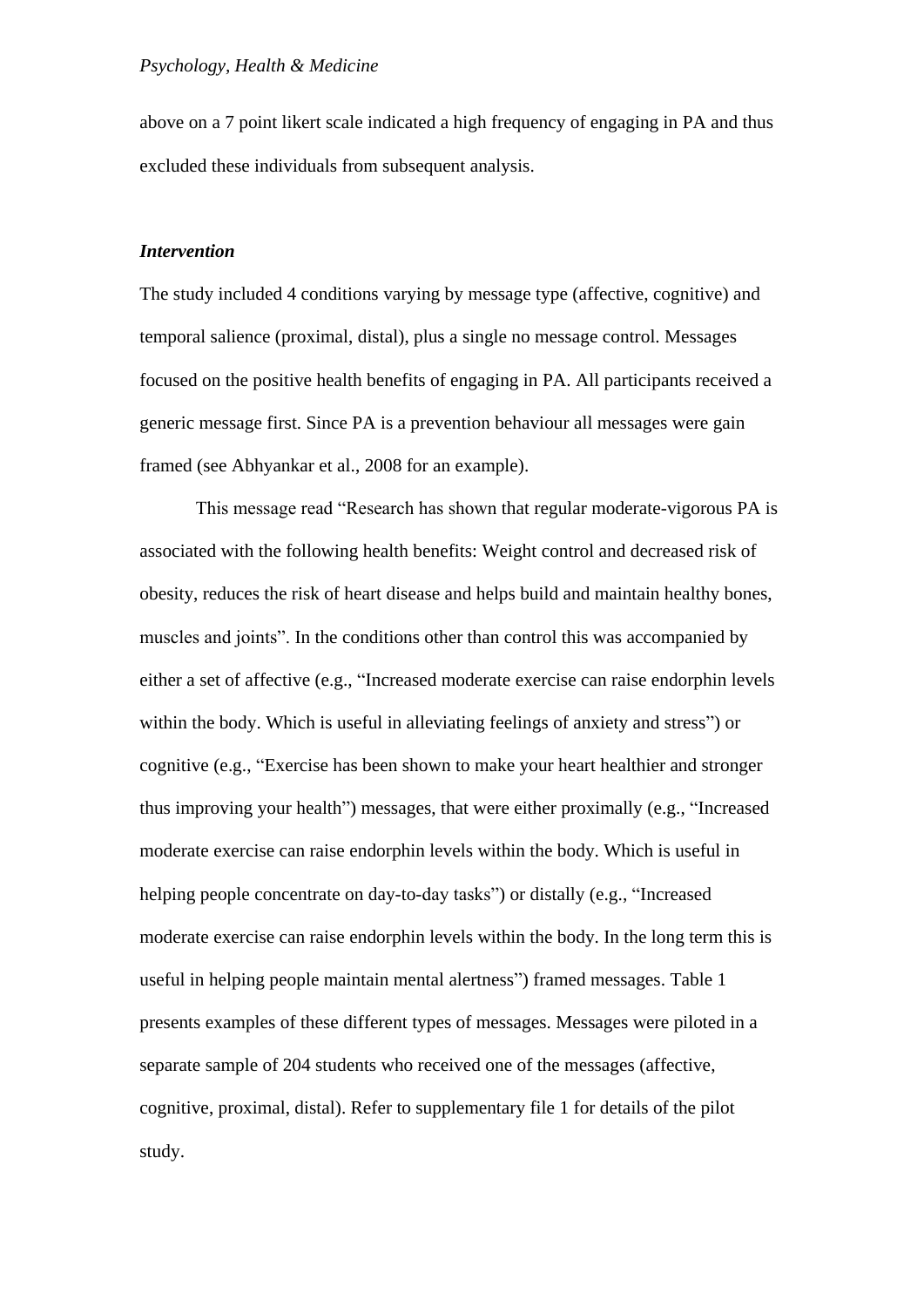## **[Insert tables 1 and 2 here]**

# *Procedure*

Participants received an email invitation to participate in one of the studies. Clicking on the hyperlink in the email invitation took them to a webpage outlining the nature of the study with subsequent pages collecting various pieces of information. At baseline, demographic information was requested (e.g., age) which acquainted participants with the website, this was followed by the health message and then by a range of questions focusing upon PA (not all reported here). A definition of PA was also provided. The first measure recorded the participant's PA levels over the past week (see *Measures*). Participants worked through the website which took around 20 minutes to read the message and complete all measures.

At follow-up participants were sent an individual reminder email inviting them to take part in the follow-up portion of the study. Clicking on the hyperlink took them to the first page of the website. Questionnaire items measured behaviour using the same self-reported behavioural measure as used at baseline, not all shown here (refer to supplementary file 2).

#### **Results**

#### *Analysis*

The principal set of analyses focused on the effects of the interventions on behaviour. A repeated measures ANOVA was used to compare message condition (five levels) on behaviour across two time points. Effect size (Cohens d) was calculated by SPSS 16.0 and reported alongside the main effects and interactions, as a measure of magnitude of these effects. An outcome measure was calculated from the GLTEQ that closely reflected the study definition of PA, namely moderate and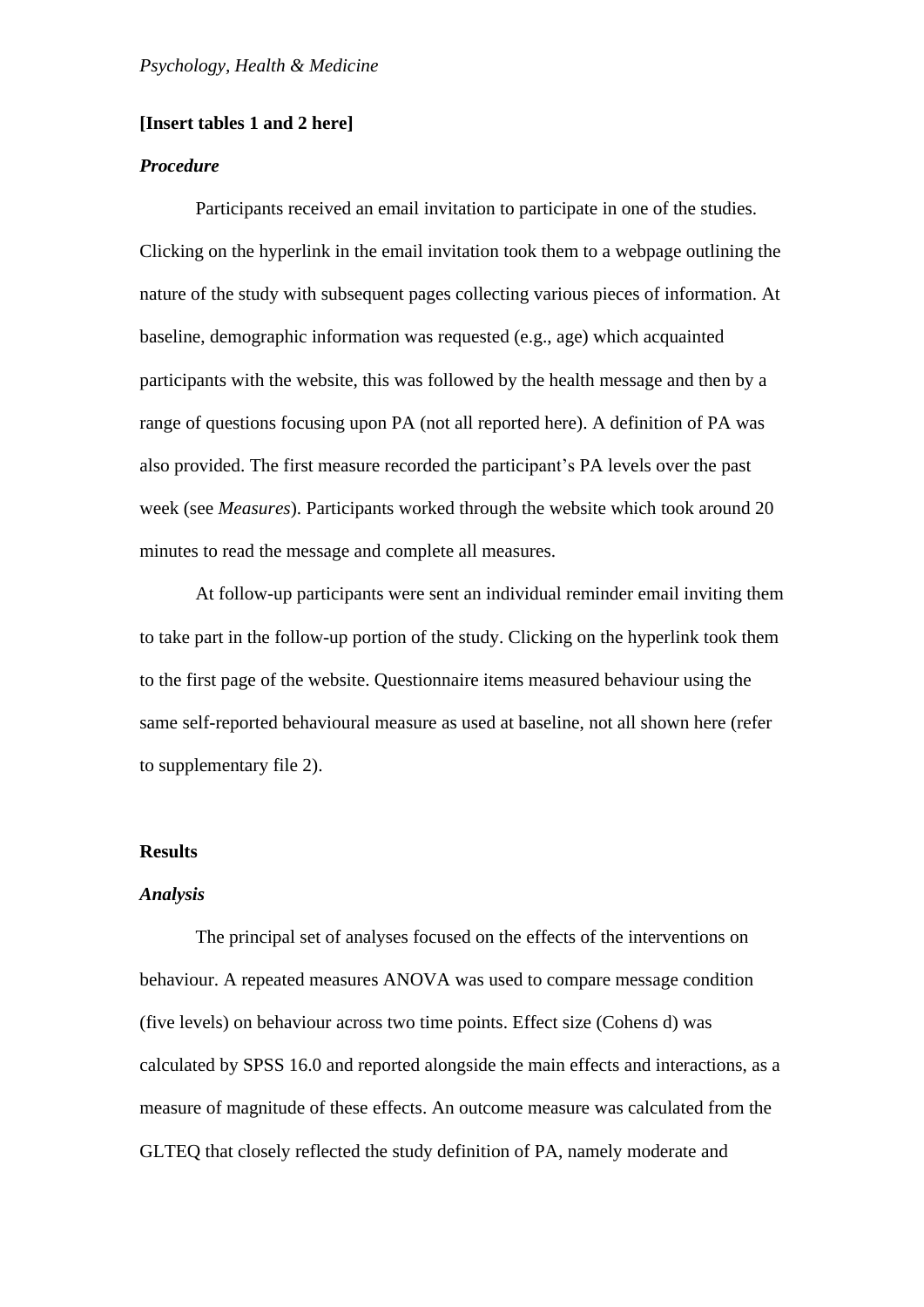strenuous intensity activity of at least 30 minutes duration. Paired samples t-tests were used to further explore any differences between individual conditions.

## *Moderate and strenuous intensity activity of at least 30 minutes duration*

The results indicated that there was a significant main effect of time  $(F(1,444) =$ 70.13,  $p<.001$ ,  $d=1.00$ ) and a significant main interaction of time by condition  $(F(4,444) = 3.28, p<0.05, d=.84)$ . Table 2 reports the nature of this main effect, showing that self-reported PA levels were greatest following the ASM and CLM.

This interaction was then assessed in more detail by examining the change in PA between baseline and follow-up. Paired samples t-tests indicated that there was a small but significant increase in the control group  $(t(83) = 3.10, p<0.01)$ , a large and significant increase in the ASM group  $(t(93) = 4.97, p < .001)$ , a moderate but significant increase in the ALM group  $(t(87) = 3.79, p < 0.001)$ , a moderate but significant increase in the CSM group  $(t(85) = 2.44, p<0.05)$ , and a large significant increase in the CLM group (t(96) = 4.58, p < 0.001). This pattern is illustrated in Figure 1, which shows the largest increase in PA to follow the ASM and CLM, there was no significant difference between these two latter messages at follow-up. Table 3 shows the means and standard deviations at both time points. Post hoc tests indicated that none of the groups significantly differed at follow-up.

## **[Insert figure 1 and table 3 here]**

## **Discussion**

Two messages emerged as most effective at increasing self-reported levels of PA. These were a CLM and an ASM message. This latter finding is the main contribution of the current research. In a more novel use of a messaging paradigm, a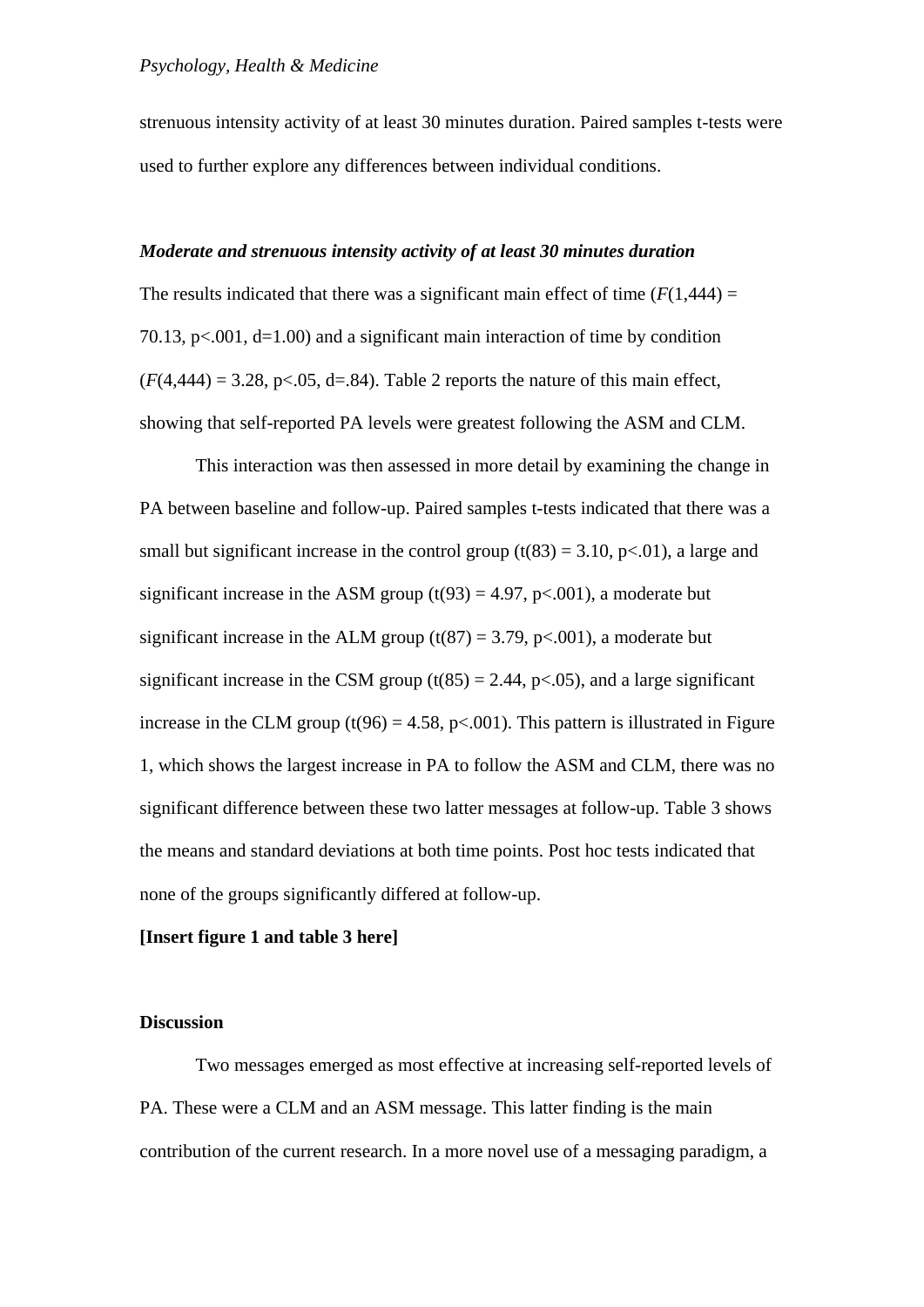combination of message type (affective, cognitive) and message salience (proximal, distal) has shown that an AM has the potential to increase self-reported behaviour, when framed in the short-term, whereas a CM can increase self-reported behaviour to a greater extent when framed in the long-term, over a 1 week period.

Currently there is a limited experimental literature demonstrating specific differences in emphasising the short-term or long-term benefits of engaging in health behaviour (Ditto et al., 2006; Hall & Fong, 2003; Orbell et al., 2004). This work demonstrated significant differences between messages that emphasised either shortterm or long-term consequences of engaging in PA. This is in accordance with work indicating that short-term benefits might be expected to be more directive, in decision making compared with long-term gains (MacGregor, 2000; Slovic et al., 2007). Long term AM with consequences seen to occur in the future may lose the sense of immediate relevance that is experienced when reading an ASM counterpart (Williams et al., 2005). For example, how an individual feels looking in the short term may be easier for them to appraise than how they may feel in the distant future (Finucane et al., 2000; Rottenstreich & Hsee, 2001).

These findings, if replicated, have significant practical value. Here we identify two messages that are effective in producing increases in PA: long-term cognitive benefits of PA; short-term affective benefits of PA. Interestingly the ASM was as effective as the CLM in changing self-reported PA. The findings illustrate the importance of considering message content both in terms of the affective versus cognitive, and in terms of the proximal versus distal nature of the outcomes considered.

Finally, we propose a subtle extension to the Expected Utility Theory, arguing that the value of time discounting can be manipulated as a function of the message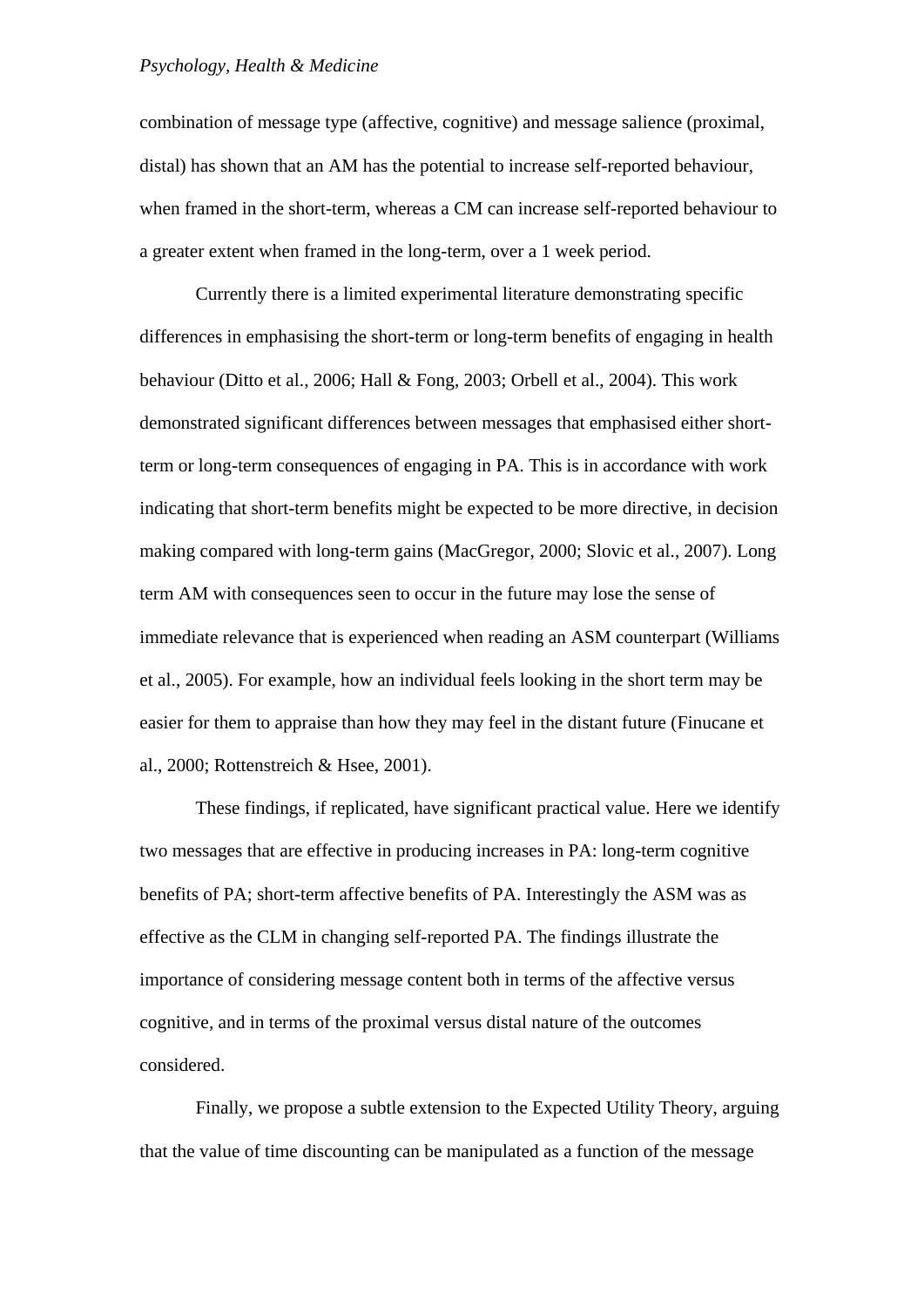content. Highlighting the short-term cognitive consequences of PA was shown to be less effective than stressing the short-term affective consequences of PA.

# *Limitations*

There are several potential issues with the present work. Firstly, there are inherent difficulties in measuring behaviour using a self-report tool. An objective measure of behaviour would have been more accurate. However, there was no evidence that this measurement inaccuracy would unequally influence the results from all conditions and therefore in terms of identifying differences between messages this is less of a concern. Secondly, a measure of dispositional style may have identified potential moderation effects of such measures as need for affect. To investigate whether certain messages would have had a more profound effect on activity levels for individuals who had high or low dispositions for certain information (e.g., high versus low need for affect; see Conner et al., 2011). Thirdly, the present follow-up period was one week. A longer follow-up period may determine the longevity of these messaging effects and may be a useful consideration in future work. Fourthly, although we have justification for selecting an at risk student population, this group may be less capable of forming mental representations about the future and as such this may have influenced the efficacy of the DM (Byrnes, 2002). Finally, the measures used in the pilot study to discriminate between message types had not been previously validated.

To conclude, the present work has demonstrated that temporal valence may play a key role in the efficacy of different health promoting messages, significantly here we contrasted AM and CM. Overall the ASM and CLM were equally effective at increasing self-reported PA. This is in contrast to both the ALM and CSM that were less effective. These findings present an important distinction between affective and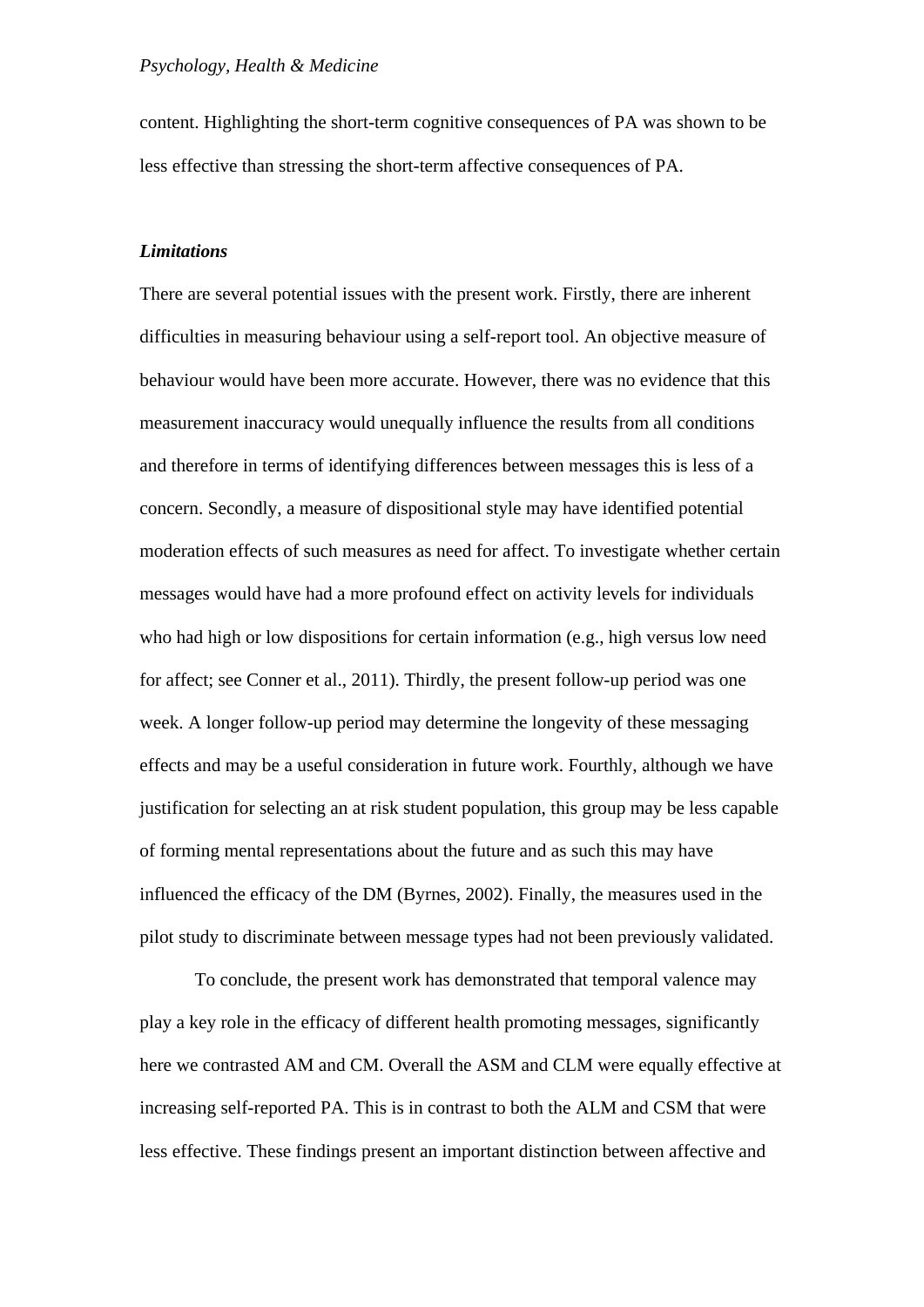cognitive information and suggests how these different types of information may be fashioned to influence PA optimally.

#### **References**

[Abhyankar, P.](http://www.ncbi.nlm.nih.gov/pubmed?term=%22Abhyankar%20P%22%5BAuthor%5D), [O'Connor, D.B.](http://www.ncbi.nlm.nih.gov/pubmed?term=%22O) & [Lawton, R.](http://www.ncbi.nlm.nih.gov/pubmed?term=%22Lawton%20R%22%5BAuthor%5D) (2008). The role of message framing in promoting MMR vaccination: evidence of a loss-frame advantage. *Psychology, Health and Medicine*, *13*, 1-16.

Ainslie, G. & Haendel, V. (1983). The motives of the will. In E. Gottheil, K. Druley, T. Skodola & H. Waxman. (1983) *Etiology Aspects of Alcohol & Drug Abuse*. Springfield: Illinois.

Benthin, A., Slovic, P., Moran, P., Severson, H., Mertz, C.K. & Gerrard, M. (1995). Adolescent health-threatening and health-enhancing behaviors: A study of word association and imagery. *Journal of Adolescent Health*, *17*, 143-152.

Blalock, S.J., Devellis, B.M., Afifi, R.A. & Sandler, R.S. (1990). Risk perceptions and participation in colorectal cancer screening. *Health Psychology*, *9*, 792-806.

Byrnes, J.P. (2002). The development of decision making. *Journal of Adolescent Health*, *31(6)*, 208-215.

Caruso, E. M.*, &* Shafir, E. (*2006*). Now that I think about it, I'm in the mood for laughs: decisions focused on mood*. Journal of Behavioral Decision Making, 19(2),* 155*–*169.

[Conner, M.T.,](http://www.psyc.leeds.ac.uk/10/people/mc/index.htm) Rhodes, R., Morris, B., [McEachan, R.R.C.](http://www.psyc.leeds.ac.uk/10/people/rosiem/index.htm) & [Lawton, R.J.](http://www.psyc.leeds.ac.uk/10/people/rebeccal/index.htm) (2011). Changing exercise through targeting affective or cognitive attitudes. *Psychology & Health*, *26*, 133-149.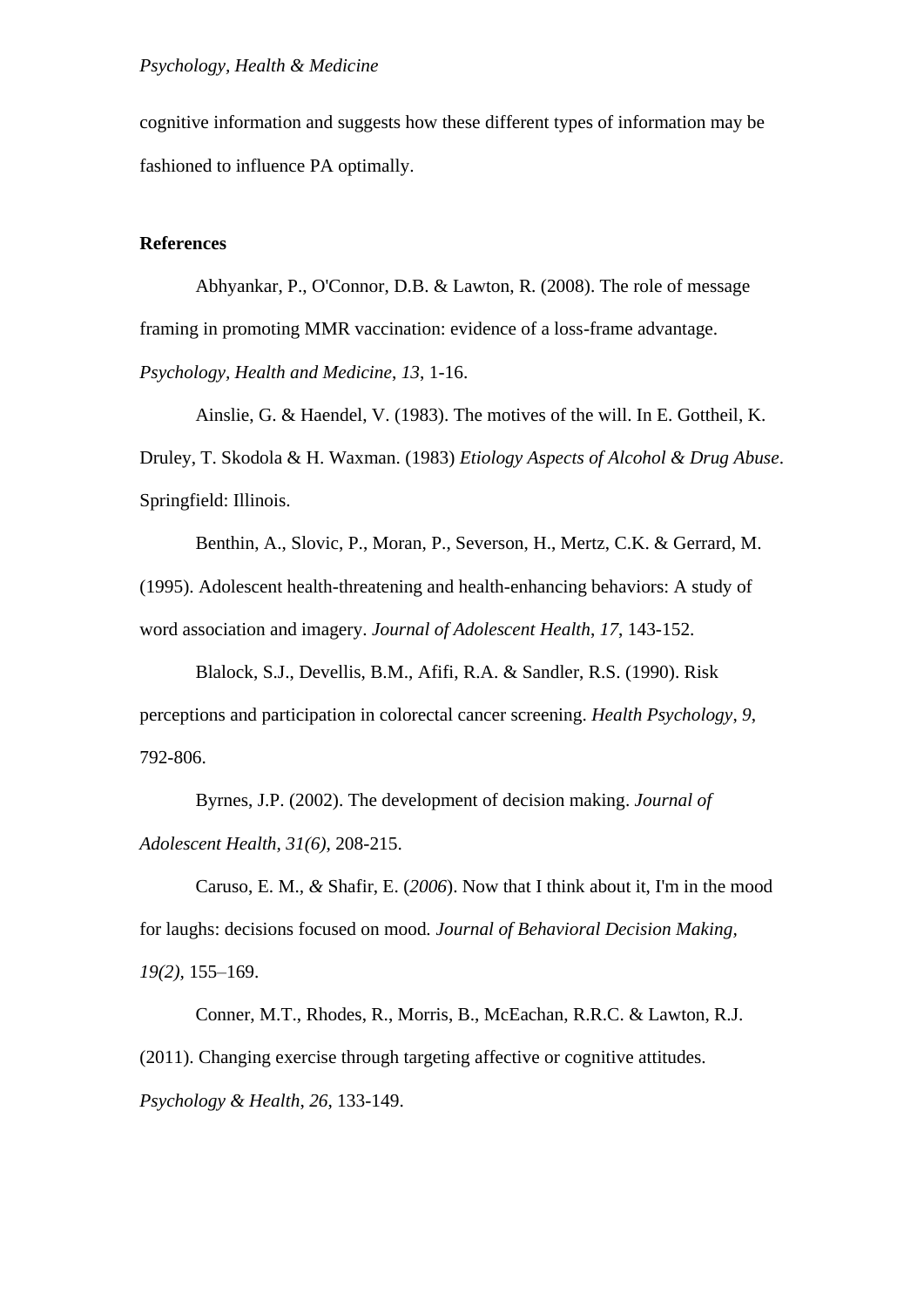Corvera-Tindel, T., Doering, L.V., Gomez, T. and Dracup, K. (2004).

Predictors of Noncompliance to Exercise Training in Heart Failure. *Journal of Cardiovascular Nursing*, *19(4)*, 269-277.

Ditto, P.H., Pizarro, D.A., Epstein, E.B., Jacobsen, J.A. and MacDonald, T.K. (2006). Visceral influences on risk-taking behavior. *Journal of Behavioral Decision Making*, *19*, 99-113

Edwards, W. (1954). The theory of decision making. *Psychological Bulletin*, *51*, 380-417.

Fischhoff, B., Slovic, P., Lichtenstein, S., Read, S. & Combs, B. (1978). How safe is safe enough? A psychometric study of attitudes towards technological risks and benefits. *Policy Sciences*, *9*, 127-152.

Finucane, M.L., Alhakami, A. Slovic, P. & Johnson, S.M. (2000). The affect heuristic in judgements of risks and benefits. *Journal of Behavioral Decision Making*, *13*, 1-17.

Godin, G. & Shepard, R.J. (1985). A simple method to assess exercise behavior in the community. *Canadian Journal of Applied Sport Science*, *10*, 141-146.

Hall, P.A. & Fong, G.T. (2003). The effects of a brief time perspective intervention for increasing physical activity among young adults. *Psychology & Health*, *18*, 685-706.

Hsee, C.K. & Rottenstreich, Y. (2004). Music, pandas, and muggers: on affective psychology of value. *Journal of Experimental Psychology*, *133*, 23-30.

Kiviniemi, M.T., Voss-Humke, A.M. & Seifert, A.L. (2007). How do I feel about the behavior? The interplay of affective associations with behaviors and cognitive beliefs as influences on physical activity behaviour. *Health Psychology*, *26*, 152-158.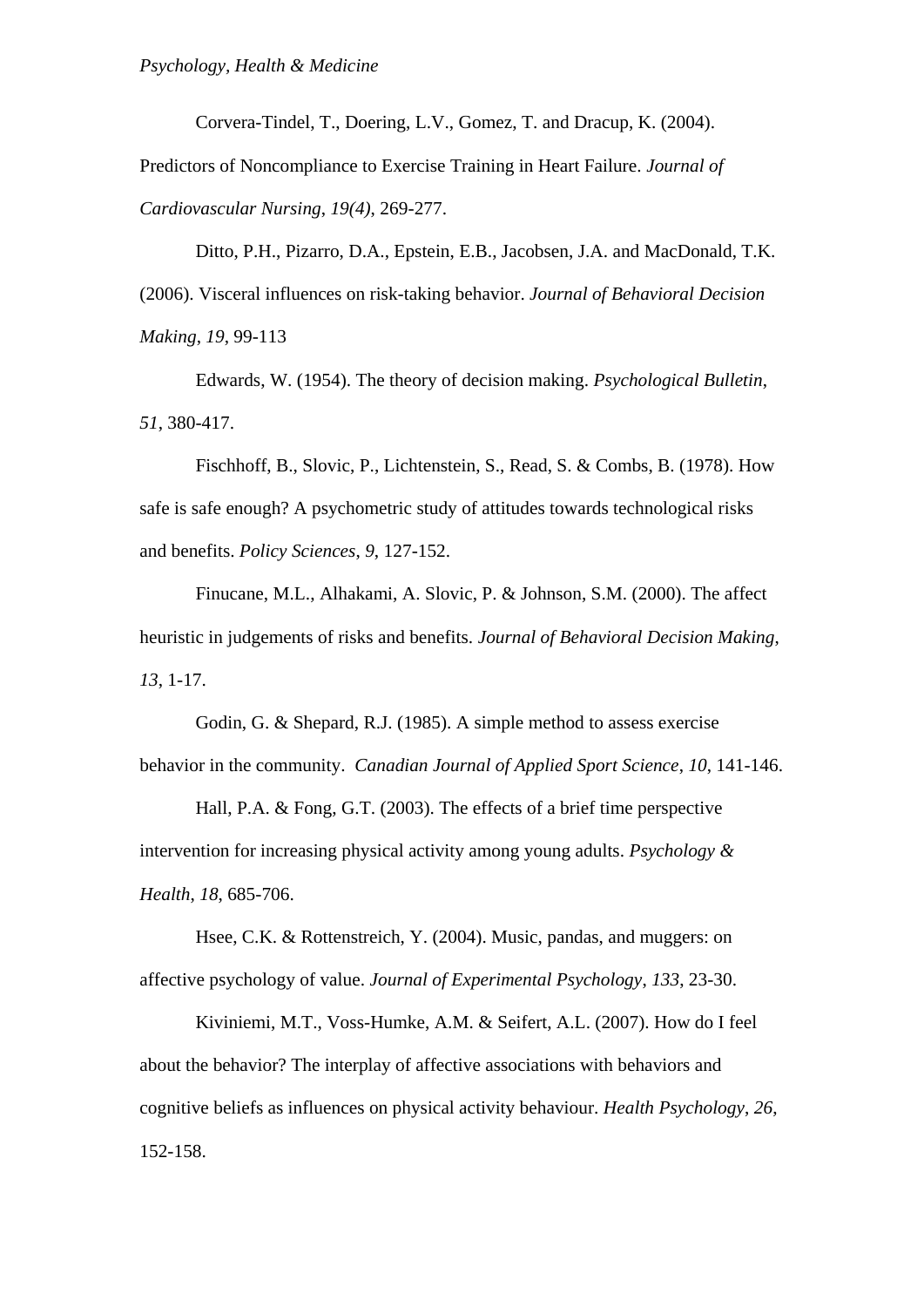[Lawton,](http://www.psyc.leeds.ac.uk/10/people/rebeccal/index.htm) R.J., [Conner,](http://www.psyc.leeds.ac.uk/10/people/mc/index.htm) M.T. & [McEachan,](http://www.psyc.leeds.ac.uk/10/people/rosiem/index.htm) R.R.C. (2009). Desire or Reason: Predicting Health Behaviors from Affective and Cognitive Attitudes. *Health Psychology*, *28*, 56-65.

Loewenstein, G.F. & Elster, J. (1992). *Choice over time*. Russell Sage Foundation: New York.

MacGregor, D.G., Slovic, P., Dreman, D. & Berry, M. (2000). Imagery, affect, and financial judgment. *Journal of Psychology and Financial Markets*, *1*, 104-110.

Miller, D.J., Freedson, P.S. and Klime, G.M. (1994). Comparison of activity levels using Caltrac accelerometer and five questionnaires. *Medicine and Science in Sport and Exercise*, *26*, 376-382.

Nutbeam, D. (2000). Health literacy as a public health goal: a challenge for contemporary health education and communication strategies into the 21st century. *Health Promotion International*, *15(3)*, 259-267.

Orbell, S., Perugini, M. & Rakow, T. (2004). Individual Differences in Sensitivity to Health Communications: Consideration of Future Consequences. *Health Psychology*, *23(4)*, 388-396.

Peters, E., Lipkus, I. & Diefenbach, M.A. (2006). The functions of affect in health communications and in the construction of health preferences. *Journal of Communication*, *56*, 140-162.

Petty, R.E. and Cacioppo, J.T. (1984). The effects of involvement on responses to argument quantity and quality: central and peripheral routes to persuasion. *Journal of Personality and Social Psychology*, *46(1)*, 69-81

Rottenstreich, Y. & Hsee, C.K. (2001). Money, Kisses, and Electric Shocks: On the Affective Psychology of Risk. *Psychological Science*, *12(3)*, 185-190.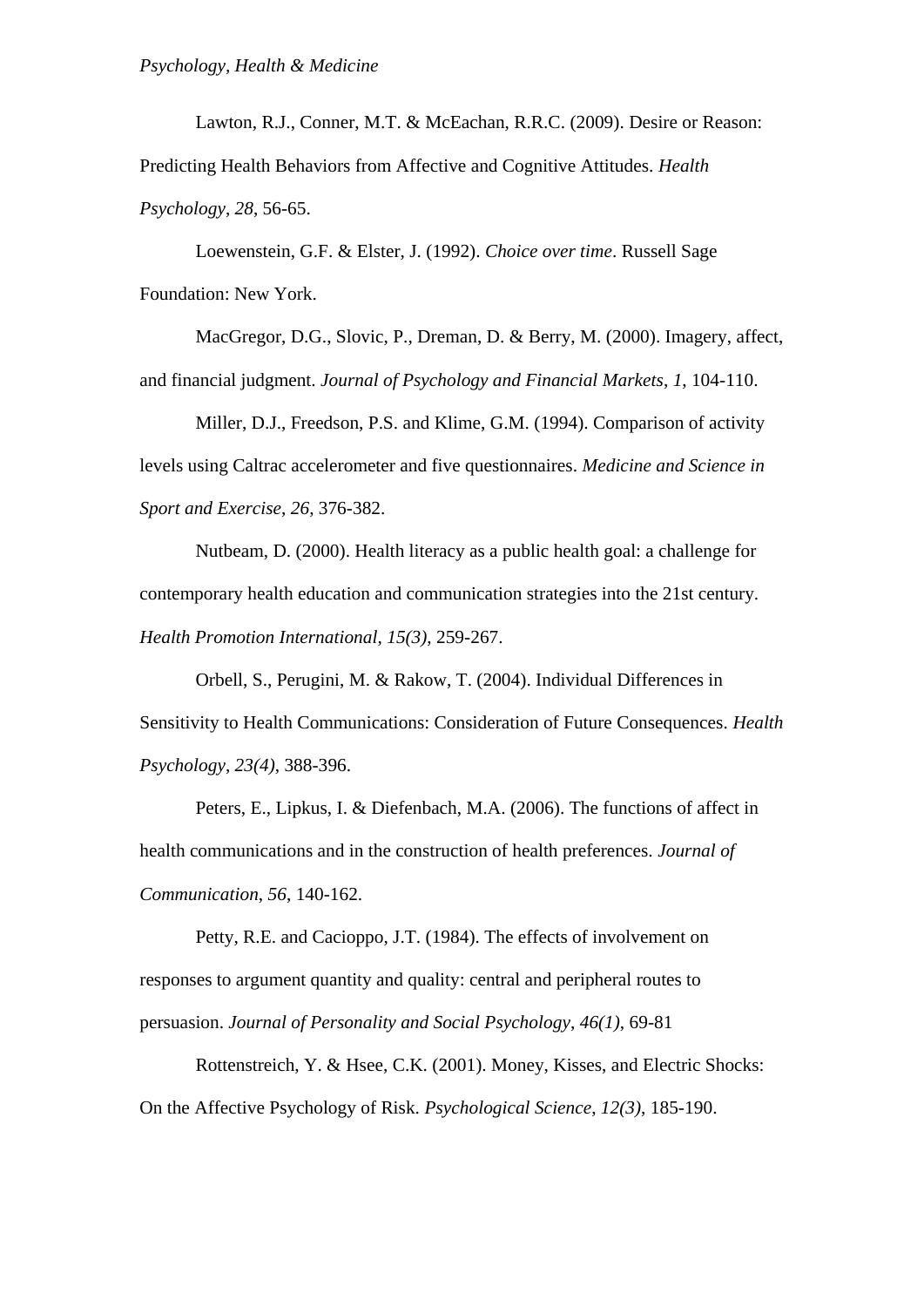Rhodes, R.E., Fiala, B. & Conner, M. (2009). [A Review and Meta-Analysis of](http://www.springerlink.com/content/h585450527201759/)  [Affective Judgments and Physical Activity in Adult Populations.](http://www.springerlink.com/content/h585450527201759/) *[Annals of](http://www.springerlink.com/content/0883-6612/)  [Behavioral Medicine](http://www.springerlink.com/content/0883-6612/)*, *38*, 180-204.

Sallis, J.F., Calfas, K.J., Nichols, J.F., Sarkin, J.A., Johnson, M.F., Caparosa,

S., Thompson, S. & Alcaraz, J.E. (1999). Evaluation of a university course to promote physical activity: Project GRAD. *Research Quarterly for Exercise for Sport*, *70*, 1-10.

[Sirriyeh,](http://www.psyc.leeds.ac.uk/10/people/reemas/index.htm) R.H., [Lawton,](http://www.psyc.leeds.ac.uk/10/people/rebeccal/index.htm) R.J., & [Ward,](http://www.psyc.leeds.ac.uk/10/people/janew/index.htm) J.K. (2010). Physical activity and adolescents: An exploratory randomised controlled trial (RCT) investigating the influence of affective and instrumental text messages. *British Journal of Health Psychology*, *15*, 825-840.

Slovic, P., Finucane, M.L., Peters, E. & MacGregor, D.G. (2007). The affect heuristic. *European Journal of Operational Research*, *177*, 1333-1352.

Strathman, A., Gleicher, F., Boninger, D.S. & Edwards, C.S. (1994). The consideration of future consequences: Weighing immediate and distant outcomes of behavior. *Journal of Personality & Social Psychology*, *66*, 742-752.

Tiedens, L. Z. & Linton, S. (2001). Judgment under emotional certainty and uncertainty: The effects of specific emotions on information processing. *Journal of Personality and Social Psychology*, *81*, 973-988.

Tiffany, S.T. & Drobes, D.J. (1990). Imagery and smoking urges: the manipulation of affective content. *Addictive Behaviors*, *15*, 531-539.

Transport Accident Commission (2002). *The TAC's road safety campaign*.

Transport Accident Commission. Melbourne, Victoria.

van den Berg, H., Manstead, A.S.R., van der Pligt, J. & Wigboldus, D. (2005). The role of affect in attitudes toward organ donation and donor-relevant decisions. *Psychology & Health*, *20*, 789-802.